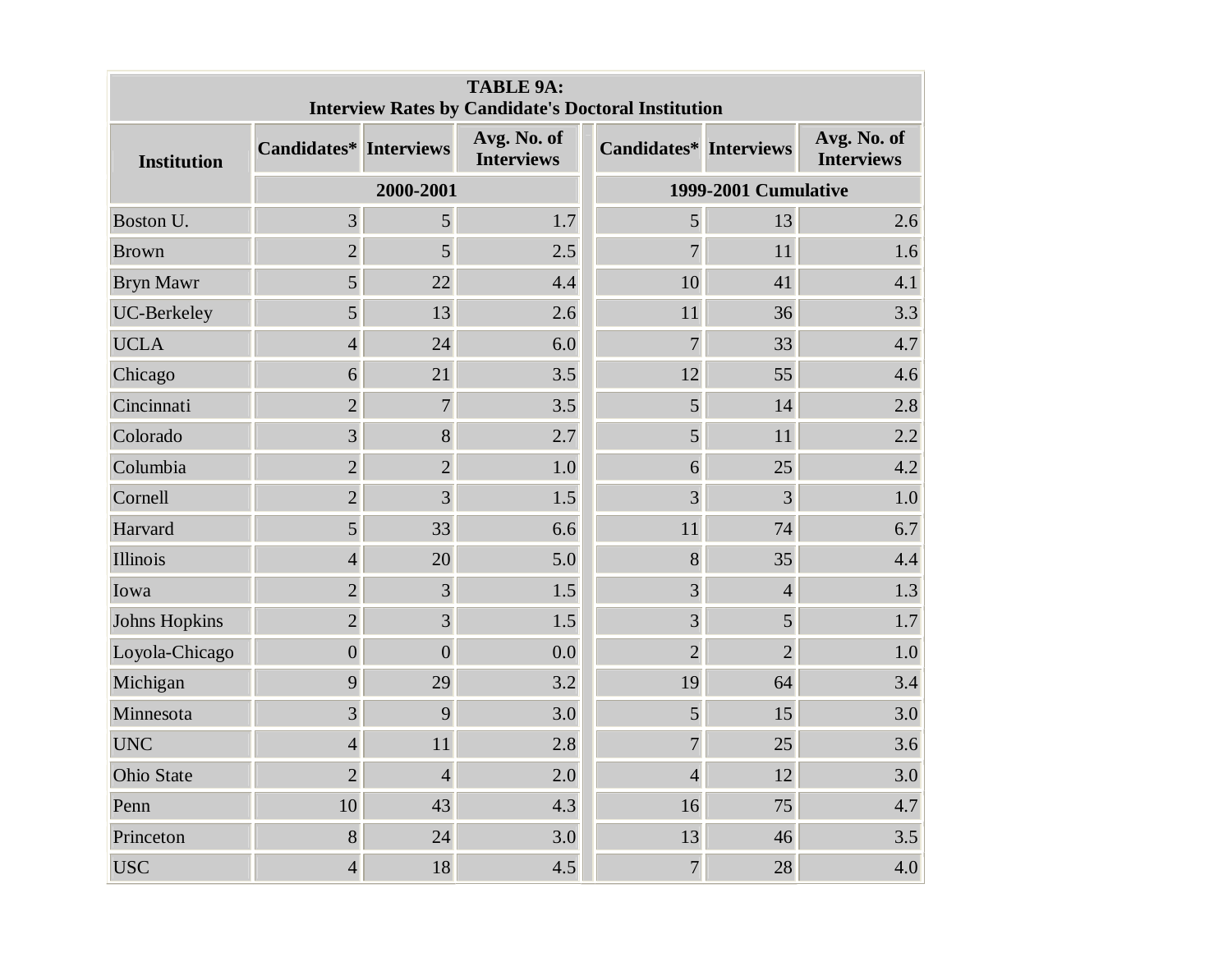| Stanford                        | 3              | 4              | 1.3 | 5              | 7              | 1.4 |
|---------------------------------|----------------|----------------|-----|----------------|----------------|-----|
| Texas                           | $\overline{7}$ | 20             | 2.9 | 13             | 51             | 3.9 |
| Washington                      | $\overline{4}$ | 14             | 3.5 | 6              | 21             | 3.5 |
| Wisconsin                       | 3              | 12             | 4.0 | $\overline{4}$ | 18             | 4.5 |
| Yale                            | 5              | 15             | 3.0 | 10             | 24             | 2.4 |
| Other US                        | 16             | 39             | 2.4 | 26             | 48             | 1.8 |
| Oxford                          | $\overline{0}$ | $\overline{0}$ | 0.0 | $\overline{4}$ | $\overline{7}$ | 1.8 |
| Other UK                        | 5              | 5              | 1.0 | 7              | 7              | 1.0 |
| Toronto                         | $\overline{2}$ |                | 0.5 | $\overline{2}$ |                | 0.5 |
| Other Canadian                  | $\overline{3}$ |                | 0.3 | 3              |                | 0.3 |
| Other European<br>or Australian | $\overline{2}$ | $\overline{2}$ | 1.0 | 6              |                | 1.2 |
| Declined to State               | 10             | 39             | 3.9 | 24             | 72             | 3.0 |
| Totals                          | 147            | 459            | 3.1 | 279            | 891            | 3.2 |

\*Includes only candidates who indicated that they applied for more than 10 positions. Institutions which had only 1 such candidate in 2000-2001 were included in the categories marked "Other."

| <b>TABLE 9B:</b><br>Top 10 Institutions by Average Number of Interviews |                                     |                      |                                     |  |  |  |
|-------------------------------------------------------------------------|-------------------------------------|----------------------|-------------------------------------|--|--|--|
| 2000-2001                                                               |                                     | 1999-2001 Cumulative |                                     |  |  |  |
| <b>Institution</b>                                                      | Avg. No.<br>of<br><b>Interviews</b> | <b>Institution</b>   | Avg. No.<br>of<br><b>Interviews</b> |  |  |  |
| Harvard                                                                 | 6.6                                 | Harvard              | 6.7                                 |  |  |  |
| <b>UCLA</b>                                                             | 6.0                                 | <b>UCLA</b>          | 4.7                                 |  |  |  |
| Illinois                                                                | 5.0                                 | Penn                 | 4.7                                 |  |  |  |
| <b>USC</b>                                                              | 4.5                                 | Chicago              | 4.6                                 |  |  |  |
| <b>Bryn Mawr</b>                                                        | 4.4                                 | Wisconsin            | 4.5                                 |  |  |  |